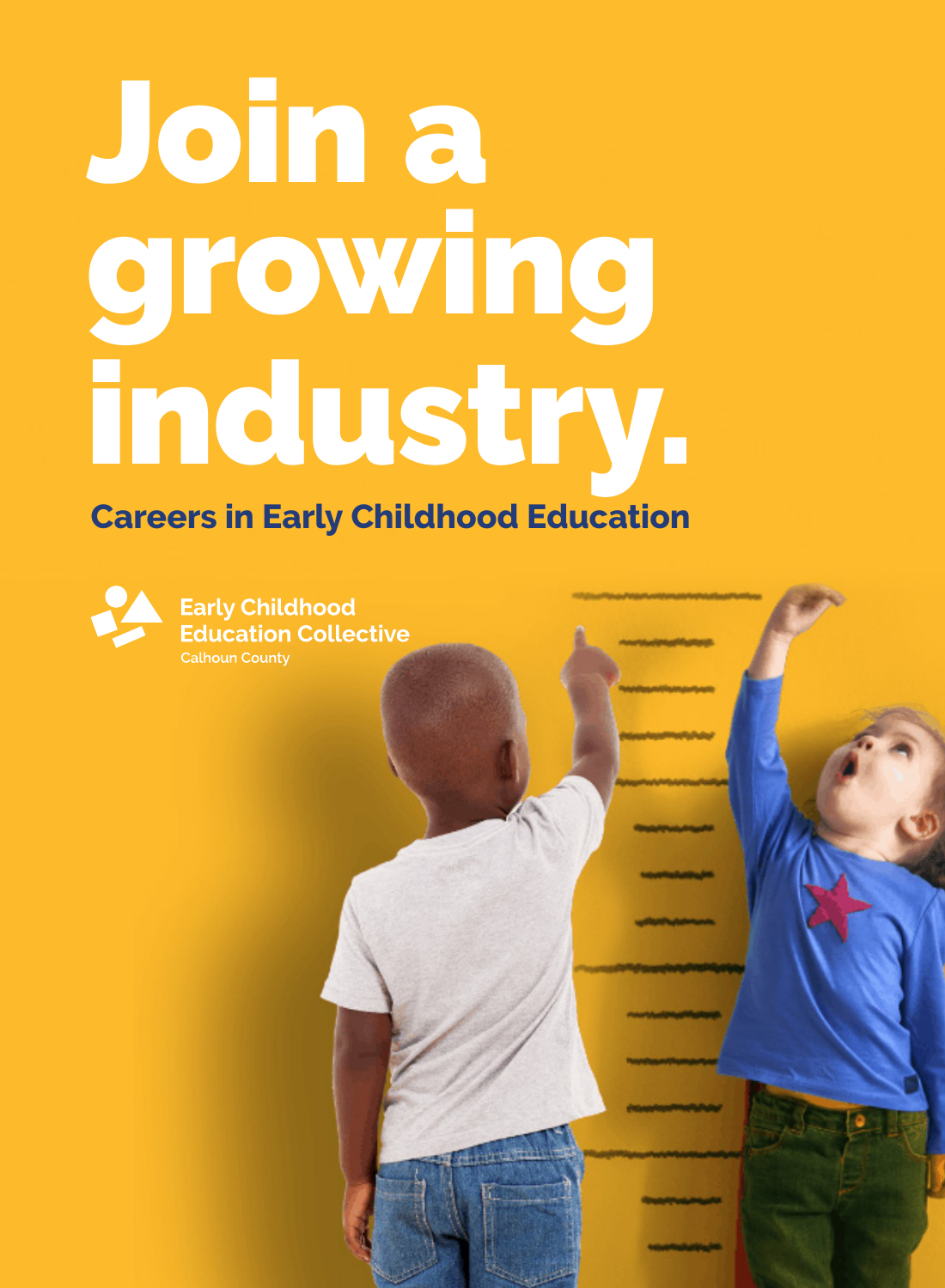## Early educators needed

| Director —       |  |
|------------------|--|
| Teacher ———      |  |
| <b>Assistant</b> |  |
| Para-pro —       |  |
| Substitute —     |  |
| Volunteer —      |  |
|                  |  |

### **If you're seeking a purpose, we're seeking you. Early Childhood Education is a rewarding profession that offers fun, flexible, and career-oriented positions.**

We seek community members who are out-going, patient, have a great rapport with young kids (0-5) and who are open to exploring new career opportunities, who want to enjoy what they do and feel like they're making a real difference.



**Significantly greater rates of high school graduation and college attendance, and ultimately increased employment rates and higher earnings in adulthood**

**Early childhood partnerships position our children for success.** 

**The Early Childhood Education Collective is made up of likeminded organizations dedicated to the support of early childhood education from birth to five years of age. Research shows that stable, responsive, nurturing relationships and rich learning experiences in the earliest years provide life-long benefits for learning, behavior and both physical and mental health. Our Collective members recognize that at-risk kids zero to five are the most critical years in child development. Through further research, education, career development, childcare and teaching we are making a positive impact on children and families.**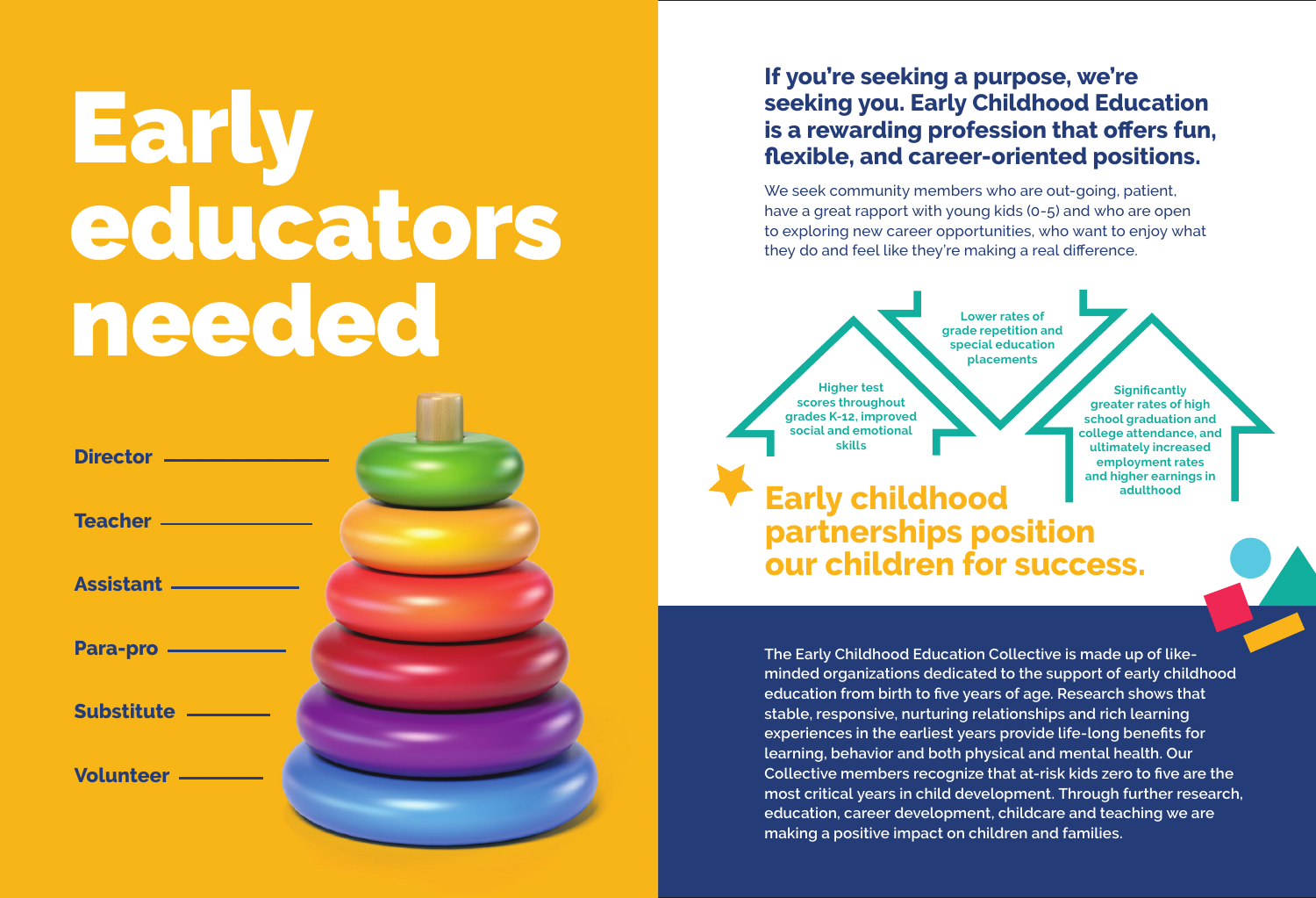### Nurture is our Nature

If nurturing is your nature, Early Childhood Education Collective organizations may be for you. Our "collective" agencies are looking for individuals who have a passion for serving children and families and can provide you with multiple paths for you to grow professionally and personally. Talk to us about your interests and together we can guide you on a career path where you can spend each day helping the future of your community, and right from the start you can discover your passion for helping kids grow.

## Why ECEC?

If your passion in life has always been to help, guide and nurture children, this is the place for you. It has never been about the money first, it's been about helping children.

#### **The benefits in joining our team**

- Multiple career paths and opportunities
- Many different levels of pursuing an educator career
- Opportunities to work in Early Childhood Education while earning a paycheck and a credential at the same time
- You can have a direct impact on shaping a child's future
- You will be surrounded by a community of like-minded people
- Every day is different and unique

## Be a Student and a Teacher



Continuing education scholarships available.

#### **Michigan Works! Southwest** michiganworkssouthwest.org

# **Early** educators needed

T.E.A.C.H. Early Childhood® MICHIGAN links education, compensation and commitment to improving the quality of early education. T.E.A.C.H. Early Childhood® MICHIGAN is a statewide scholarship program designed to help childcare center teaching staff, preschool teachers, family childcare providers, group homeowners, center directors, early childhood professionals and administrators meet their professional development goals, while continuing their current employment in regulated early childhood and school age care settings.

## From Volunteers to Careers

From volunteers to careers, there are many flexible options to get real education experience today.

Career opportunities reach far and wide because of the many organizations we partner with. Each share a common goal of serving children and families, including those who are at risk. Presently these partners have many opportunities. Check them out yourself by viewing their websites.

#### **Community Action**

caascm.org

#### **Kellogg Community College**

## **★ CISD Calhoun Intermediate School District**

kellogg.edu

calhounisd.org

## **Battle Creek Public Schools**

battlecreekpublicschools.org

#### **BC Pulse**

bcpulse.org

#### **Battle Creek Community Foundation**

bccfoundation.org

## **Battle Creek Shared Services Alliance**

bcssa.net

#### **Southwest Child Resources** ccr4kids.org